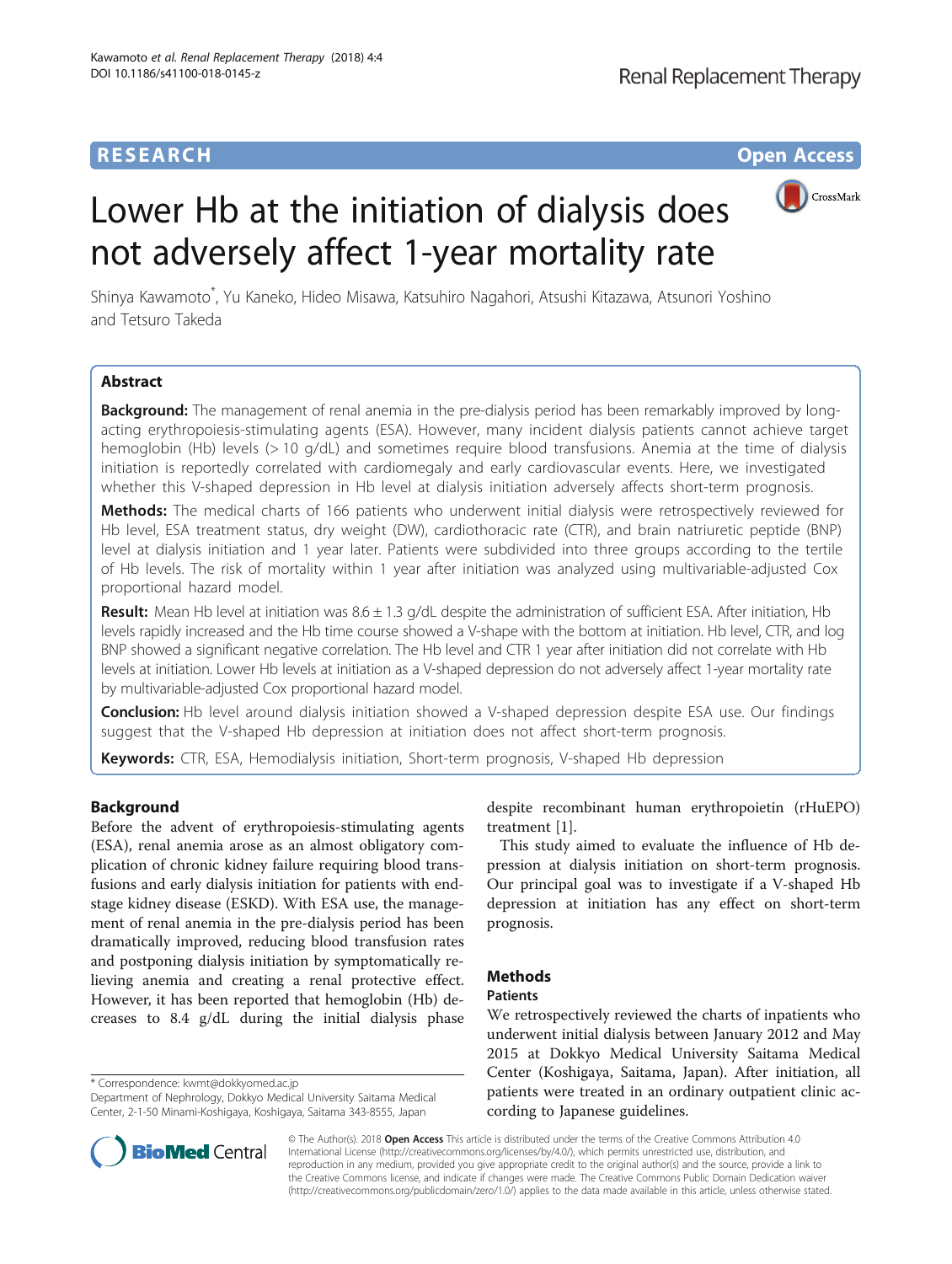This was an observational study and approved by the Dokkyo Medical University Saitama Medical Center Ethics Committee (2017/1716). Observations and inspections were conducted according to the items and methods below, and the collected data were used in the study.

Basic patient information included date of initiation, age, sex, primary disease, main reason for dialysis initiation, body weight, and blood pressure at initiation. Laboratory values including levels of Hb, blood urea nitrogen (BUN), creatinine (Cr), potassium (K), calcium (Ca), phosphorus (P), albumin, Fe, ferritin, and Creactive protein; estimated glomerular filtration rate (eGFR); total iron binding capacity (TIBC); and transferrin saturation (TSAT) were collected from 6 months prior to 1 year after initiation. Data on B-type natriuretic peptide (BNP) level were collected at initiation, while data on cardiothoracic rate (CTR) were collected at initiation and 1 year after initiation.

State of ESA administration included ESA drug name and dosage. Erythropoietin resistance index (ERI) (IU/  $kg/week/g/100$  mL) = weekly ESA dose (unit as Epo conversion rate)/(Hb  $[g/dL] \times$  body weight [kg]). Considering the use of different ESA, the dose conversion ratio was rHuEpo to darbepoetin to epoetin beta pegol of 1:200:240 [\[2](#page-7-0), [3\]](#page-7-0). The usual ESA treatment interval is once a month, although some patients received it biweekly.

A total of 166 incident patients were followed up for 1 year; of them, 12 died (7.2%), 6 were lost to follow-up, 4 underwent transplantation, and 144 remained on dialysis (Fig. 1).

Patients were subdivided into three groups according to the tertile of Hb levels and compared Hb levels and CTR at 1 year after initiation.

The risk of mortality within 1 year after initiation was analyzed using multivariable-adjusted Cox proportional hazard model.

# Statistical analyses

Statistical analysis was performed using SPSS version 23 (SPSS Inc., Chicago, IL, USA). All results are expressed as mean ± SD. To measure intergroup

differences, paired  $t$  tests, the Kruskal-Wallis test, and Fisher's exact test were used as appropriate. The risk of mortality was analyzed using multivariable-adjusted Cox proportional hazard model. The correlation between the two groups was determined using Pearson's correlation coefficient. Values of  $P < 0.05$  were considered statistically significant.

# Results

# Patient characteristics

This study comprised 166 patients who started undergoing dialysis between January 2012 and May 2015. Men accounted for 67% of the subjects, and the mean age was  $61.5 \pm 14.3$  years. The patient characteristics are shown in Table [1.](#page-2-0) The ESKD was caused by diabetic nephropathy (89 cases, 49%), nephrosclerosis (41 cases, 25%), chronic glomerulonephritis (13 cases, 8%), and polycystic kidney (PKD) (4 cases, 2.4%). The primary reasons for dialysis initiation included uremia (57 cases, 34%), uremia with edema (47 cases, 28%), congestion or dyspnea (33 cases, 20%), and edema (15 cases, 9%). The mean blood pressure was  $147 \pm 21/76 \pm 16$  mmHg. The mean body weight was  $62.6 \pm 15.7$  kg. Of the total patients, dialysis was initiated in 125 (75.3%) using arteriovenous fistulae (AVF) and in 41 (24.7%) using a catheter. The mean Hb was  $8.56 \pm 1.3$  g/dL. The mean Fe was 61  $\pm$  31 /dL, TIBC was 212  $\pm$  44 μg/dL, and ferritin was 305  $\pm$  315 ng/dL. The mean BUN was  $103 \pm 33$  mg/dL; Cr was  $11.1 \pm 4.3$  mg/dL. The mean eGFR was  $4.5 \pm 1.8$  mL/ min/1.73 m<sup>2</sup>. The mean K was  $4.7 \pm 1.0$  mEq/L. The mean corrected Ca was  $8.5 \pm 1.1$  mg/dL, and P was 7.6  $\pm$  2.1 mg/dL. The mean intact parathyroid hormone was  $186 \pm 107$  pg/mL. The mean BNP was  $954 \pm 2136$  ng/mL  $(4~18, 258)$ . The mean CTR was  $54.8 \pm 6.0\%$ .

A total of 129 patients (78%) were treated with longacting ESA (epoetin beta pegol in 89 and darbepoetin in 40). The mean ESA dosage was  $4871 \pm 3259$  U/week (Epo conversion rate: Hb  $[g/dL] \times$  body weight  $[kg]$ ). The mean ERI was  $9.95 \pm 7.35$  IU/kg/week/g/100. Fortysix patients (28%) were treated with an oral iron supplement.

The Hb distribution at initiation was normal. At initiation, the associations between Hb level and both CTR

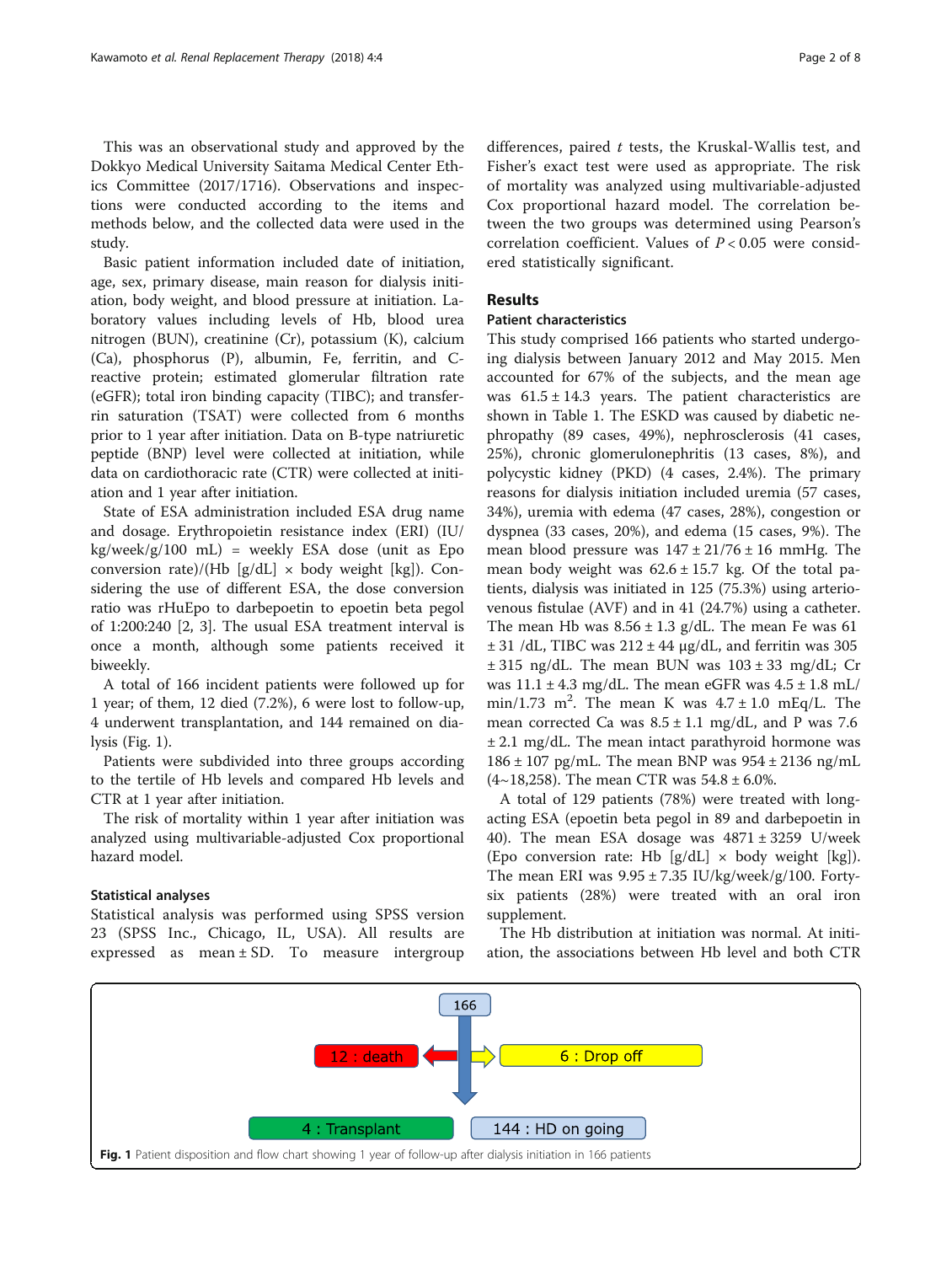<span id="page-2-0"></span>**Table 1** Patient characteristics at initiation of HD ( $n = 166$ )

| Clinical findings                                                      |                                                   |
|------------------------------------------------------------------------|---------------------------------------------------|
| Age (years)                                                            | $61.5 \pm 14.3(30-89)$                            |
| Gender (male/female)                                                   | 110/56                                            |
| Systolic/diastolic blood pressure<br>(mmHq)                            | $147 \pm 21/76 \pm 16$                            |
| BW (kg; mean $\pm$ SD)                                                 | $62.6 \pm 15.7$                                   |
| Method of HD initiation (AVF/<br>catheter)                             | 125/41                                            |
| Primary disease of ESKD                                                |                                                   |
| Diabetic nephropathy                                                   | 87 (49%)                                          |
| Chronic glomerulonephritis                                             | 13 (8%)                                           |
| Nephrosclerosis                                                        | 41 (25%)                                          |
| Polycystic kidney disease                                              | 4 (2.4%)                                          |
| Others                                                                 | 21 (12.7%)                                        |
| Laboratory findings                                                    |                                                   |
| $Hb$ (g/dL)                                                            | $8.56 + 1.3$                                      |
| Fe/TIBC (µg/dL)                                                        | $61 \pm 31/212 \pm 44$                            |
| Ferritin (ng/dL)                                                       | $305 \pm 315$                                     |
| Serum albumin (g/dL)                                                   | $3.0 \pm 0.6$                                     |
| BUN/creatinine (mg/dL)                                                 | $103 \pm 33/11.1 \pm 4.3$                         |
| eGFR (mL/m/1.73m <sup>2</sup> )                                        | $4.5 \pm 1.8$                                     |
| $K$ (mEq/L)                                                            | $4.7 + 1.0$                                       |
| Ca/P (mg/dL)                                                           | $8.5 \pm 1.1/7.6 \pm 2.1$                         |
| Intact PTH(pg/mL)                                                      | $186 \pm 107$                                     |
| B-type natriuretic peptide (BNP) (ng/<br>mL)                           | $954 \pm 2136 (4 \sim 18258)$                     |
| Cardiothoracic rate (CTR) (%)                                          | $54.8 \pm 6.0$                                    |
| <b>FSA treatment</b>                                                   | 129 (78%) epoetin beta<br>pegol:89 darbepoetin:40 |
| ESA dosage (U/week; converted in<br>Epo dosage)                        | $4871 \pm 3259$                                   |
| Erythropoietin resistance index(U/<br>week/Hb $(q/dL) \times BW$ (kg)) | $9.95 \pm 7.36$                                   |
| Fe treatment                                                           | 46 (28%)                                          |

and log BNP were significantly negative ( $R = -0.175$ ,  $P =$ 0.025;  $R = -0.29$ ,  $P < 0.01$ ) (Fig. 2).

The time course of Hb levels and percentages of ESA usage in 105 patients obserbed from 6 months prior to initiation are shown in Fig. [3](#page-3-0). At 6 months prior to initiation, the Hb level was  $9.7 \pm 1.2$  g/dL with 62% of patients treated with ESA. Although the ESA usage rate gradually increased up to nearly 100% toward the initiation, the Hb level gradually decreased to  $9.3 \pm 1.2$  g/dL at 1 month prior to initiation and then dramatically dropped to  $8.6 \pm 1.3$  g/dL at initiation. After initiation, Hb level rapidly increased to  $> 10$  g/dL and a V-shaped curve was seen at the bottom at the time of initiation.

We compared the Hb level, CTR, ESA dose, and ERI between the time of initiation and 1 year later in 144 patients (Fig. [4](#page-3-0)). Hb level at 1 year after initiation showed a significant increase compared with the level at initiation  $(10.6 \pm 1.0 \text{ vs } 8.6 \pm 1.3 \text{ g/dL}, P < 0.001)$ . CTR showed a significant decrease compared with that at initiation  $(49.3 \pm 5.0 \text{ vs } 54.8 \pm 6.0\%, P < 0.001)$ . ESA dose at 1 year after initiation showed an insignificant decrease compared with that at initiation.  $(4232 \pm 3044$  vs  $4872 \pm$ 3259 U/week,  $P = 0.068$ ). ERI showed a significant decrease compared with that at initiation  $(7.74 \pm 6.92 \text{ vs } 10^{-10})$  $9.95 \pm 7.35$ ,  $P < 0.001$ ) (Fig. [4](#page-3-0)).

The patient characteristics of three groups according to the tertile of Hb levels at initiation are shown in Table [2](#page-4-0). There was a significant difference only in Hb and CTR at initiation between the three groups. The mean Hb level at initiation and 1 year after among three groups and the association between the Hb levels at initiation and 1 year later are shown in Fig. [5.](#page-4-0) There were no differences in Hb level among the three groups at 1 year after initiation. Thus, there was no significant correlation between Hb levels at initiation and 1 year later.

Changes in CTR at 1 year after initiation among the three groups are shown in Fig. [6](#page-5-0). CTR showed significant differences at initiation but no significant differences at 1 year after initiation among the three groups.

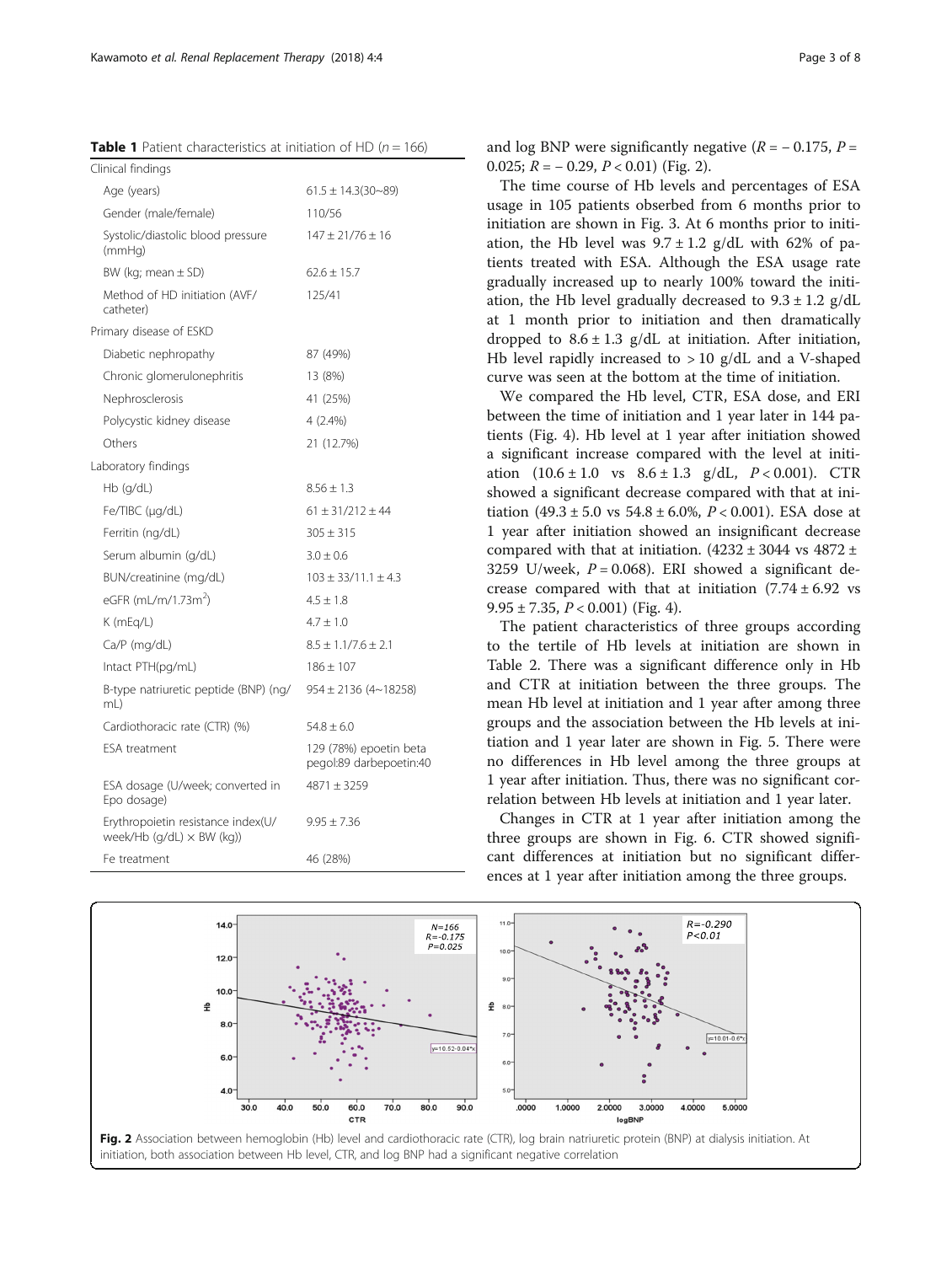<span id="page-3-0"></span>

Twelve patients were dead. Three deaths in higher and middle tertile group and 6 in lower tertile group. The cause of death was pneumonia in three patients, cardiovascular event including sudden death in three patients, and cerebral infarction, gastrointestinal bleeding, colon cancer, subdural hemorrhage, hyperkalemia, and myelodysplastic syndrome (MDS) in each one. The results of multivariate Cox proportional hazard model indicated that eGFR at initiation was the only significant risk factor for mortality within 1 year after dialysis initiation (hazard ratio 1.419,  $P = 0.006$ ) (Table [3](#page-5-0)).

# **Discussion**

Nevertheless, the Hb level gradually decreased at 1 month prior to initiation and then dramatically decreased at initiation despite the administration of the long acting ESA. ERI also increased as patients approached the initiation of dialysis. Kawahara reported that the monthly Hb decreased gradually during 6 month period before initiation of dialysis, whereas ESA dose and ERI increased as patients approached the initiation of dialysis [\[4](#page-7-0)]. Our data showed a tendency similar to that reported by Kawahara. It could be thought that the point at which a maximum ERI was reached would be the ideal timing for the initiation.

Regarding the V-shaped depression of Hb at dialysis initiation, it was previously not observed after use of long-acting ESA in a limited number of cases [\[5](#page-7-0)]. Kataoka reported that this depression was observed even after use of long-acting ESA in 72 incident dialysis patients [[6\]](#page-7-0). The difference in this study was thought to be due to both number of patients and initiation timing.



initiation to 1 year after initiation Hb at 1 year after initiation showed a significant increase, and CTR and ERI showed a significant decrease compared with initiation. ESA dose at 1 year after initiation showed an insignificant decrease compared with the initiation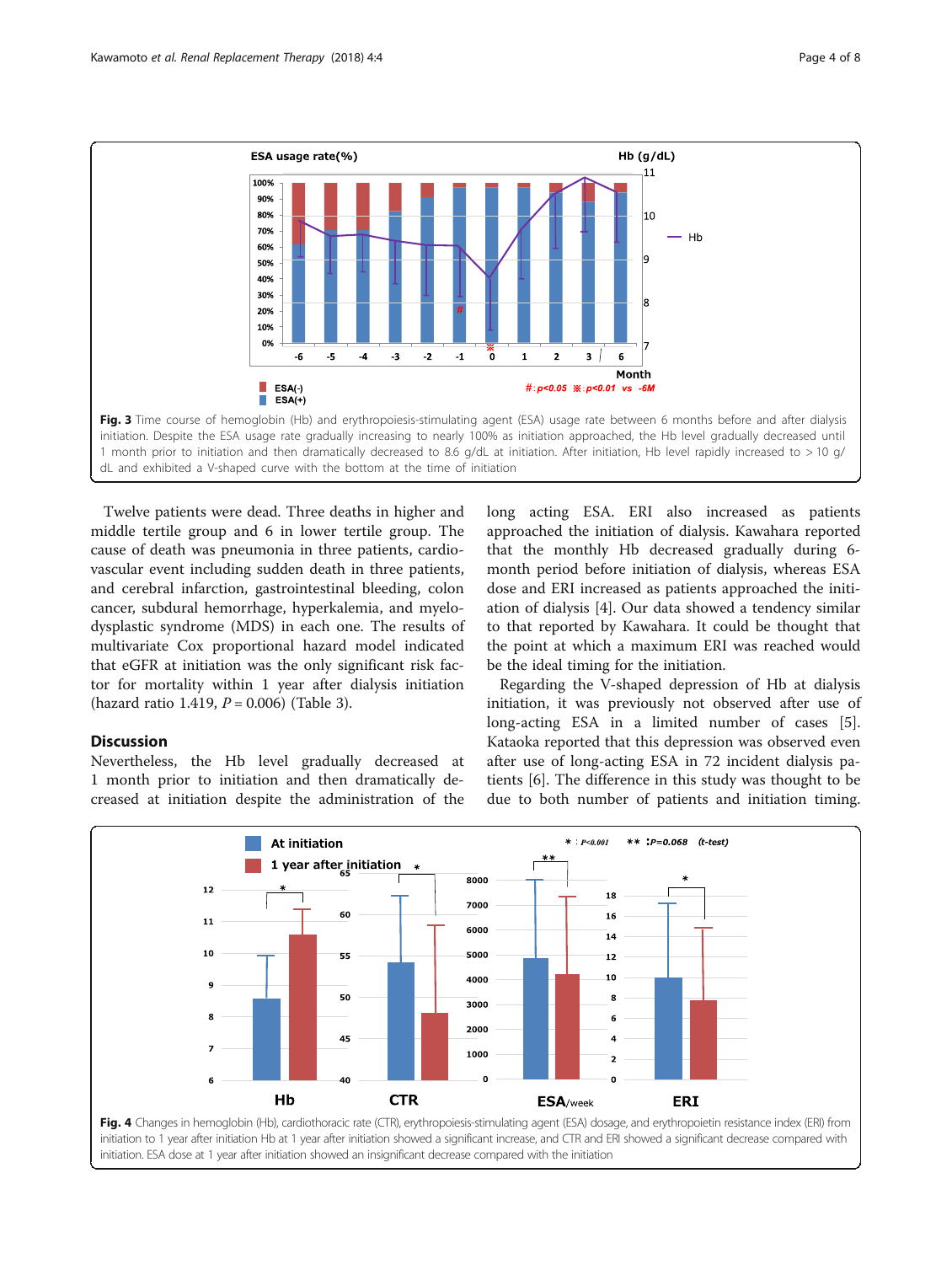<span id="page-4-0"></span>

|  | <b>Table 2</b> Patient characteristics of three cohorts ( $n = 166$ ) |  |  |  |  |
|--|-----------------------------------------------------------------------|--|--|--|--|
|--|-----------------------------------------------------------------------|--|--|--|--|

| Variables                                    | $Hb \leq 8$      | $8 <$ Hb $\leq 9.2$ | $9.2 <$ Hb (g/dL) | $P$ value |  |
|----------------------------------------------|------------------|---------------------|-------------------|-----------|--|
|                                              | 60               | 57                  | 49                |           |  |
| Clinical findings                            |                  |                     |                   |           |  |
| Age (years)                                  | $60.6 \pm 16.1$  | $62.3 \pm 12.4$     | $61.7 \pm 14.2$   | 0.11      |  |
| Gender (male/female)                         | 39/21            | 35/22               | 36/13             | 0.40      |  |
| DM/non DM                                    | 26/34            | 33/24               | 28/21             | 0.22      |  |
| $CVD$ history $(+/-)$                        | 18/42            | 7/50                | 12/37             | 0.064     |  |
| Method of HD initiation (AVF/catheter) 41/19 | 49/8             | 35/14               | 0.057             |           |  |
| Laboratory findings                          |                  |                     |                   |           |  |
| Hb (g/dL) at initiation                      | $7.23 \pm 0.84$  | $8.69 \pm 0.37$     | $10.05 \pm 0.63$  | 0.00      |  |
| Hb (g/dL) at 6 months prior to initiation    | $9.48 \pm 1.50$  | $9.81 \pm 1.07$     | $9.84 \pm 1.02$   | 0.62      |  |
| Hb (g/dL) at 1 year after initiation         | $10.45 \pm 1.04$ | $10.61 \pm 0.98$    | $10.76 \pm 0.90$  | 0.66      |  |
| Creatinine (mg/dL)                           | $11.6 \pm 4.6$   | $11.5 \pm 4.7$      | $10.1 \pm 3.4$    | 0.196     |  |
| eGFR (mL/m/1.73m <sup>2</sup> )              | $4.4 \pm 1.8$    | $4.2 \pm 1.6$       | $5.0 \pm 2.4$     | 0.196     |  |
| Cardiothoracic rate (CTR) at initiation (%)  | $56.3 \pm 5.9$   | $55.0 \pm 5.0$      | $52.8 \pm 6.8$    | 0.007     |  |
| CTR at 1 year after initiation (%)           | $48.5 \pm 5.2$   | $50.7 \pm 5.1$      | $48.6 \pm 4.5$    | 0.057     |  |
| Log BNP (ng/mL)                              | $2.7 \pm 0.6$    | $2.7 \pm 0.4$       | $2.3 \pm 0.6$     | 0.069     |  |
| Treatment                                    |                  |                     |                   |           |  |
| ESA dosage (U/week; converted in Epo dosage) | $4760 \pm 3223$  | $5231 \pm 2803$     | $4580 \pm 3796$   | 0.439     |  |
| Erythropoietin resistance index (ERI)        | $11.1 \pm 8.4$   | $10.1 \pm 6.0$      | $8.4 \pm 7.4$     | 0.21      |  |

Our result supported Kataoka's observation of V-shaped depression at initiation even after long-acting ESA use. Since almost all patients in our study underwent dialysis initiation with serious symptoms such as uremia, edema, and dyspnea at a mean Cr level of 11.1 mg/dL, the timing of dialysis initiation was relatively late, so anemia was considered to be progressing.

In our cohort, the average Hb was  $8.6 \pm 1.3$  g/dL with a peak at 8.0–8.9 g/dL and showed a normal distribution. Asakawa et al. demonstrated the same tendency in 2249 Japanese initiation patients with a normally distributed mean Hb level of  $8.7 \pm 1.6$  g/dL with a peak at 8.0–8.9 g/dL [\[7](#page-7-0)] and a negative relationship between Hb and CTR [[8\]](#page-7-0). Koibuchi et al.

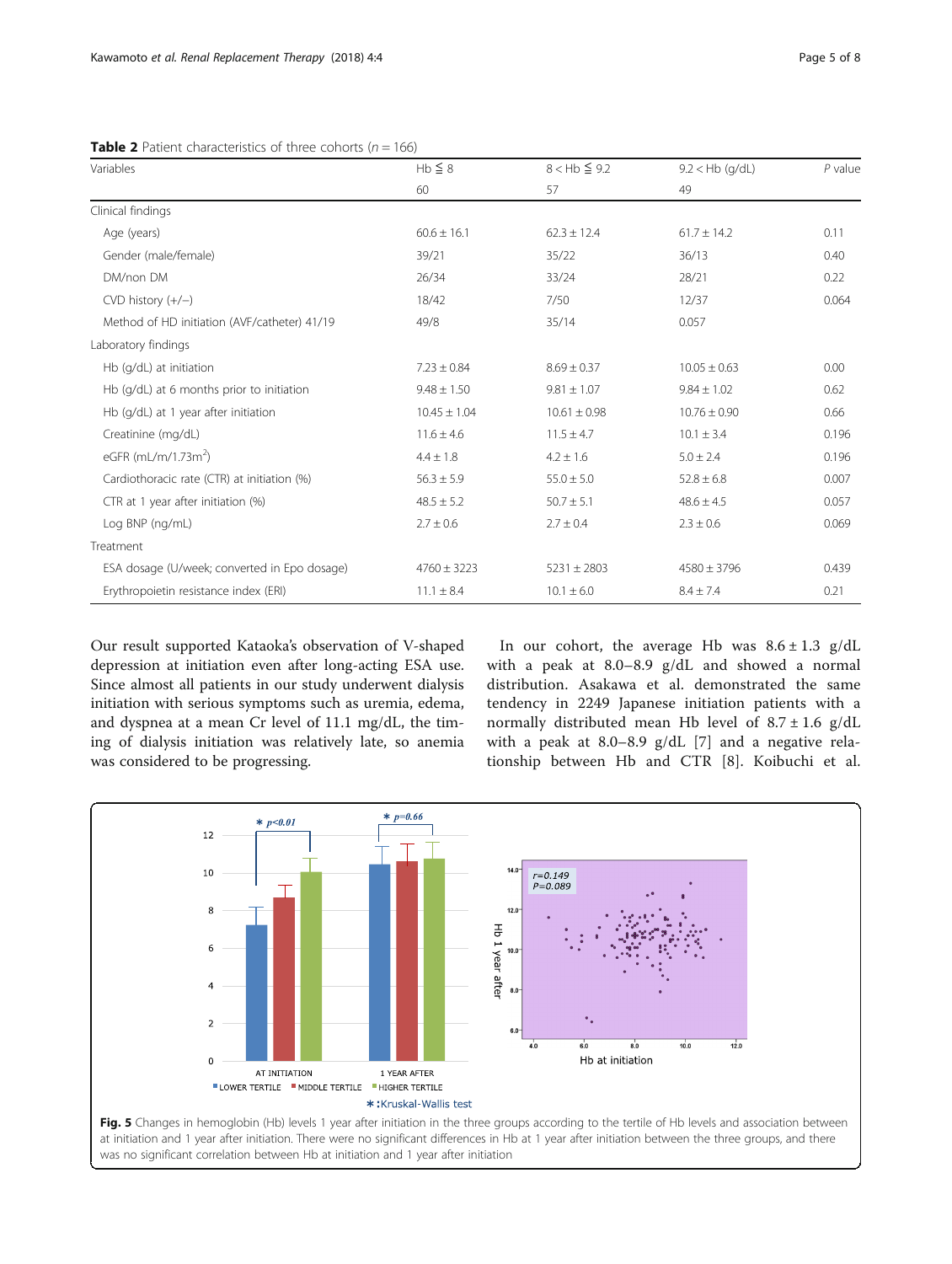<span id="page-5-0"></span>

also reported the same correlation between them [\[9](#page-7-0)]. In our patients, there was a significant negative relationship between Hb and CTR at initiation. Moreover, the negative relationship between Hb and log BNP was also observed in our patients. Negative correlations of Hb with CTR and BNP are considered to be associated with fluid volume status. With progression of renal failure, the progression of renal anemia and over fluid volume status is presented. In addition, at the time of initiation, it also exhibits dilutable Hb reduction due to over fluid volume status. Regarding the relationship between anemia and cardiovascular parameters, a negative correlation has been noted between anemia and cardiac hypertrophy [\[10](#page-7-0)]. Moreover, correlations exit between the LVMI coefficient and both the survival rate and incidence of cardiac events. Meanwhile, there are also reports that low Hb levels during hemodialysis cause cardiac hypertrophy

Table 3 Multivariate regression analysis of risk factors for mortality within 1 year after dialysis initiation

| Variables                     | β              | S.F   | Hazard ratio 95% CI |                         | $P$ value |
|-------------------------------|----------------|-------|---------------------|-------------------------|-----------|
| Age                           | 0.015          | 0.027 | 1.016               | $0.964 - 1.070$         | 0.562     |
| Gender (male (1)) 0.514 0.814 |                |       | 1.671               | 0.339-8.243             | 0.528     |
| Hb                            | $-0.150$       | 0.254 | 0.860               | $0.523 - 1.415$ $0.554$ |           |
| ERI                           | $-0.013$       | 0.038 | 0.987               | $0.916 - 1.063$         | O 554     |
| eGFR                          | $-0.350$       | 0.126 | 1419                | 1.108-1.817             | 0.006     |
| <b>CTR</b>                    | 0.001          | 0.055 | 1.001               | $0.898 - 1.115$ 0.991   |           |
| sBP                           | $-0.022$ 0.018 |       | 0.978               | $0.944 - 1.013$         | 0.978     |

[[11\]](#page-7-0). Accordingly, a persistent lower Hb of dialysis patients could be a high-risk factor for cardiovascular events. However, this V-shaped depression of Hb was corrected promptly after initiation and a shift to a stable state of dialysis was achieved within a few months. Although a lower level of Hb at initiation presents a higher CTR or BNP level, which is considered high-risk factors of cardiovascular events [\[12](#page-7-0)], CTR at 1 year after initiation showed a significant decrease in relation to Hb levels and the fluid volume reduction induced by dialysis.

Death was considered much more likely in the early stage after initiation, and the mortality rate immediately post-hemodialysis has been noted to be high even by global standards [\[13](#page-7-0), [14\]](#page-7-0). Regarding the mortality within 1 year after initiation, it seems to be higher in the lower Hb tertile group in six cases, compared with the middle tertile and higher tertile, in three cases each, but multivariate Cox proportional hazard model indicated that Hb at initiation was not significant risk factor. One of the reasons for the lack of differences by Hb level would be the very good 1 year survival rate after initiation as over 90% in Japan recently, and our cohort size may not have been big enough to recognize as a significant difference. We think that one reason for this good survival rate in Japan is that almost all of the incident dialysis patients were admitted to the hospital for initiation in this dangerous period. And after discharge from the hospital at initiation, the very low mortality rate in Japan during the stable dialysis period was proven by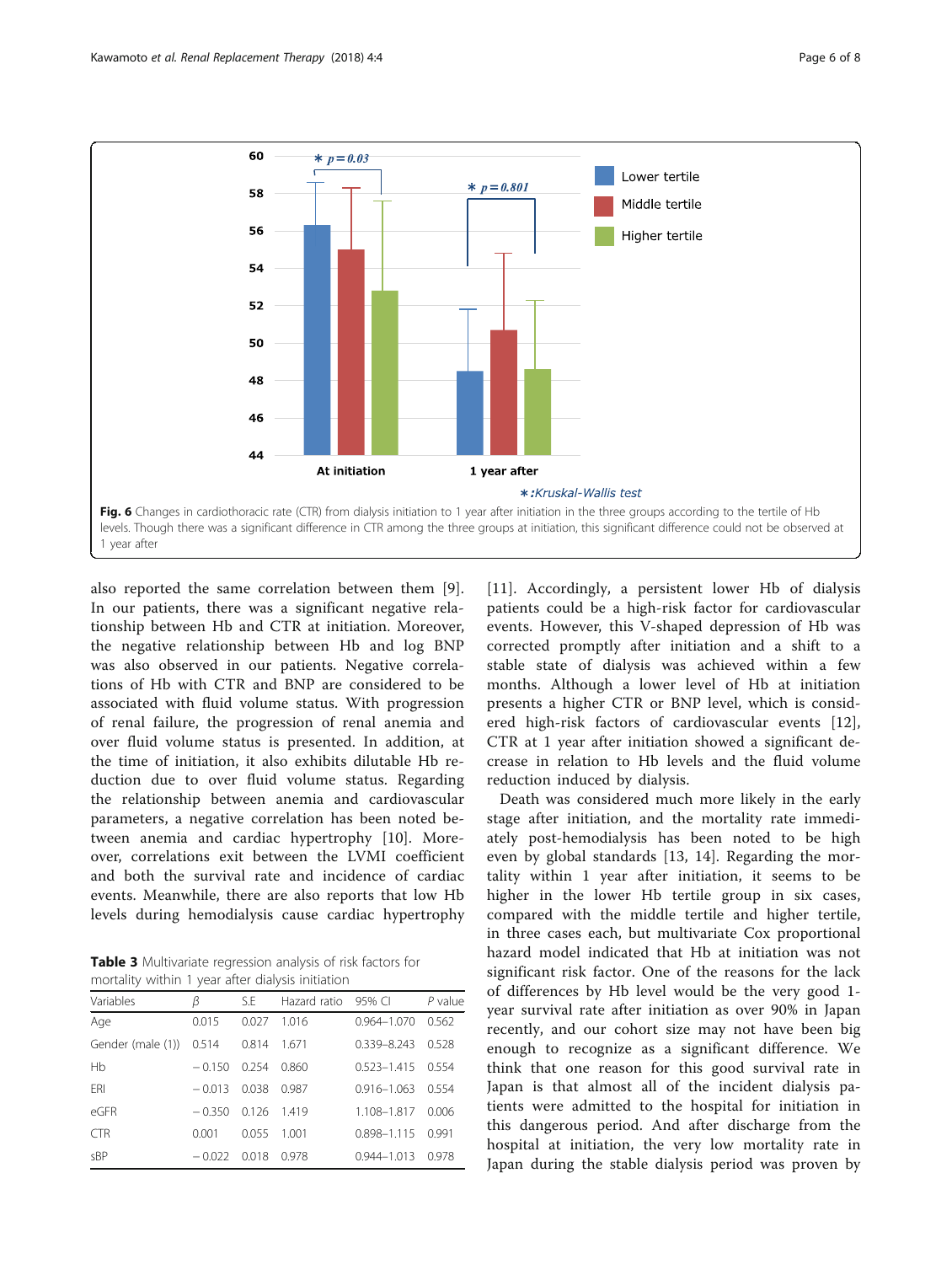Dialysis Outcomes and Practice Patterns Study (DOPPS) [[11\]](#page-7-0).

A statistical analysis from Japan [[15\]](#page-7-0) indicated a 10% mortality rate in the first year for 35,864 incident dialysis patients in 2014, most commonly caused by infection, followed by heart failure, malignancy, cerebrovascular disease, and myocardial infarction. The high probability of attribution to cardiovascular disease is well known, reaching 25%. In this study, 12 patients died. Our results are consistent with the annual dialysis data report from the Japanese Society for Dialysis Therapy (JSDT).

In the 1-year follow-up survey of 29,716 patients among 36,173 Japanese incident patients in 2007, a comparison of mortality by cohorts regarding as Hb level at initiation showed no significant differences in cohorts in Hb level from 7 to 11 g/dL [\[16](#page-7-0)].

Yamagata et al. investigated the ideal timing for dialysis initiation to determine whether eGFR was associated with better mortality after initiation in 9695 incident dialysis patients in 2007 based on these data and reported a lowest 1-year odds ratio (OR) of mortality in patients with an eGFR of 4–6 mL/min/1.73 m<sup>2</sup>, but the OR was identical among groups with an eGFR of 2–8 mL/min/ 1.73  $m^2$ . The average Hb of patients with an eGFR of 4-6 mL/min/1.73 m<sup>2</sup> was 8.4 g/dL, while that of those with an eGFR of  $2-8$  mL/min/1.73 m<sup>2</sup> was equivalent to 8.0– 8.6 g/dL [[17\]](#page-7-0).

These data were investigated in incident patients in 2007 when long-acting ESA could not be used. At the present time, long-acting ESA can be used, the anemia management around the initiation phase is improved, and Hb level at initiation is increasing [[18\]](#page-7-0). The mortality rate 1 year after initiation showed some improvement compared with that in 2007 as 10.3% in 2014 vs 12.6% in 2007. The average age in our cohort was a little bit younger than that reported in the annual dialysis data report from the JSDT, and this is the one reason for our low mortality (7.2% in 2015).

Watanabe et al. recently reported that the 1-year survival rate was 95.36% in the rHuEPO and 90.36% in the non-treatment group despite the mean Hb at initiation being 8.35 g/dL in the rHuEPO and 8.25 g/dL in the non-treatment group [\[19](#page-7-0)].

In Japan, patients with a low Hb that could indicate a risk of cardiovascular events could safely initiate dialysis because the majority of initiation patients are hospitalized during high-risk period.

Finally, from an economical view for initiation patients, ESA costs before initiation require a corresponding self-burden vs almost no self-burden after initiation in Japan. It is economically beneficial for initiation patients when short-term Hb depression before initiation quickly catches up with ESA treatment after initiation

without self-burden, and no difference is noted in shortterm prognosis.

## Study limitation

Our study has several limitations. First, this was a retrospective study, there were constraints regarding the number of the subjects and the length of the observation period. Our subject's age was younger than the JSDT statistics; it had become sticking to the initiation point where the symptom appears. Second, comparison of the three cohorts examined important factors for survival rates such as age and diabetes and did not show any significant difference, but other comorbidities could not be considered. Third, cardiac function at initiation was not evaluated by UCG but only with CTR and BNP in our study.

### Conclusion

In the dialysis initiation period, incident patients showed severe renal anemia that was resistant even to longacting ESA as well as a high CTR and elevated BNP, both of which were considered high-risk factors of cardiovascular events. This was corrected promptly by dialysis initiation and a short-term V-shaped depression of Hb level had no effects on short-term prognosis including cardiovascular events under current ordinary hemodialysis treatment in Japan.

## Acknowledgements

Not applicable

#### Funding

This study was not supported by any fundings.

#### Availability of data and materials

The datasets used in the current study are available from the corresponding author on reasonable request.

#### Authors' contributions

SK designed and promoted the study. YK, HM, KN, AK, and AY participated in data collection. TT conceived of the study and participated in its design and coordination and helped draft the manuscript. All authors read and approved the final manuscript.

## Ethics approval and consent to participate

This observational study was approved by the Dokkyo Medical University Saitama Medical Center Ethics Committee (2017/1716). All patients provided consent permitting data sampling and analysis at the time of initiation of the dialysis therapy.

#### Consent for publication

Not applicable

#### Competing interests

All authors declare that they have no competing interests.

## Publisher's Note

Springer Nature remains neutral with regard to jurisdictional claims in published maps and institutional affiliations.